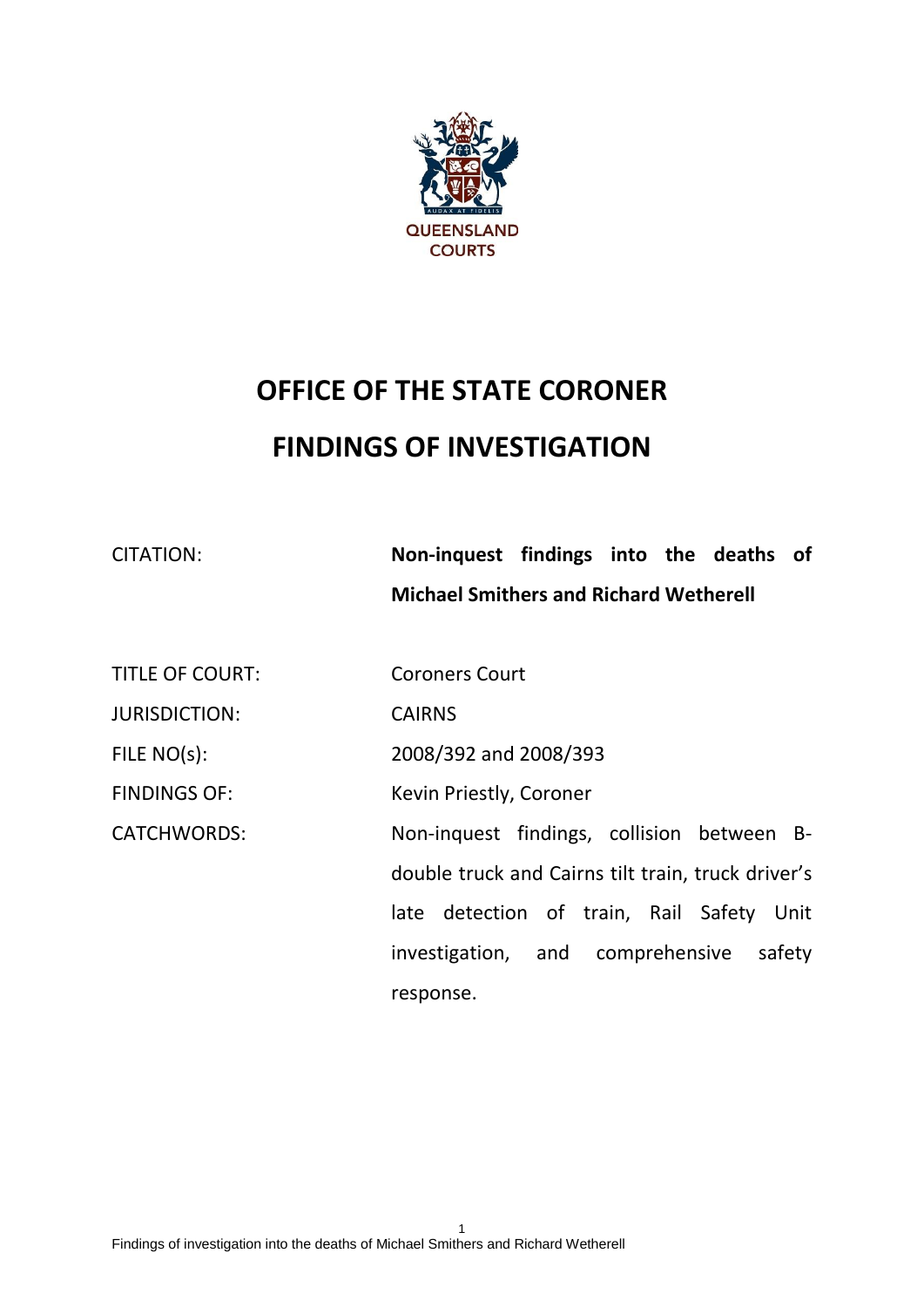# **Contents**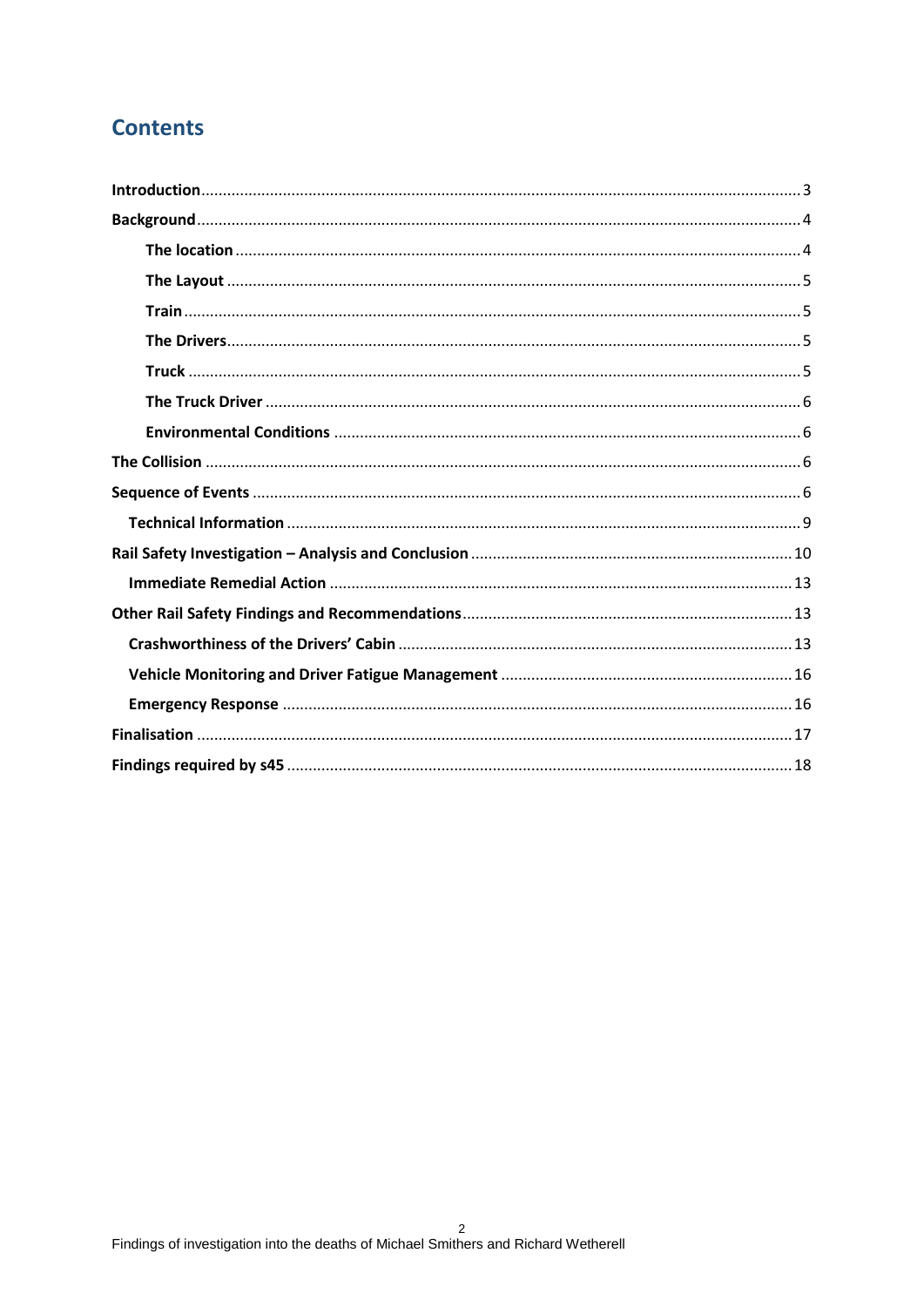## <span id="page-2-0"></span>**Introduction**

At 2.47pm on Thursday, 27 November 2008, the northbound Cairns Tilt Train ("CTT") collided with a southbound B-double truck at Rungoo level crossing on the Bruce Highway, about 19.5 km by rail north of Ingham. Mr Michael Smithers and Mr Richard Wetherell, the train drivers, were fatally injured and died at the scene.

A number of investigations were initiated.

I was informed of the collision within a couple of hours and immediately travelled from Cairns to the site to view the scene to better understand the scope of the coronial investigation. A Forensic Crash Unit investigator from Qld Police Service was already on site.

Arrangements were made for the Rail Safety Investigation Unit within Qld Transport to attend and conduct an investigation. The investigation was conducted by Queensland Transport as an independent accident investigation with an investigator from the Australian Transport Safety Bureau acting as the chair and providing resources as necessary. The investigation was conducted in accordance with the legal framework as defined in Queensland's Transport Infrastructure Act 1994.

I was provided with a copy of the Final Report of the Rail Safety Investigation from Queensland Transport published in 2009. The purpose of that investigation was to identify factors that contributed to the collision with the intent of identifying risks that may have the potential to adversely affect rail and road safety at level crossings.

A copy of the Final Report may be accessed through this hyperlink: [http://www.tmr.qld.gov.au/~/media/Safety/railsafety/safetyreports/Pdf\\_rail\\_safety\\_qt2493\\_mund](http://www.tmr.qld.gov.au/~/media/Safety/railsafety/safetyreports/Pdf_rail_safety_qt2493_mundoo_complete.pdf) [oo\\_complete.pdf](http://www.tmr.qld.gov.au/~/media/Safety/railsafety/safetyreports/Pdf_rail_safety_qt2493_mundoo_complete.pdf)

In parallel, the police investigation through the Forensic Crash Investigation Unit focussed on establishing if any individual might be criminally responsible for the incident.

My role as a coroner is to establish who died, when and where the person died, what caused the death and how that person died. Most of these matter were readily established. How Mr Smithers and Mr Wetherell died required me to identify the contributing factors and this task was more complex.

Given the expertise deployed in the Rail Safety Investigation and Forensic Crash Investigation, my approach was to await the outcomes of those investigations, review the resulting reports, and consider whether any further investigation was required from a public health and safety perspective.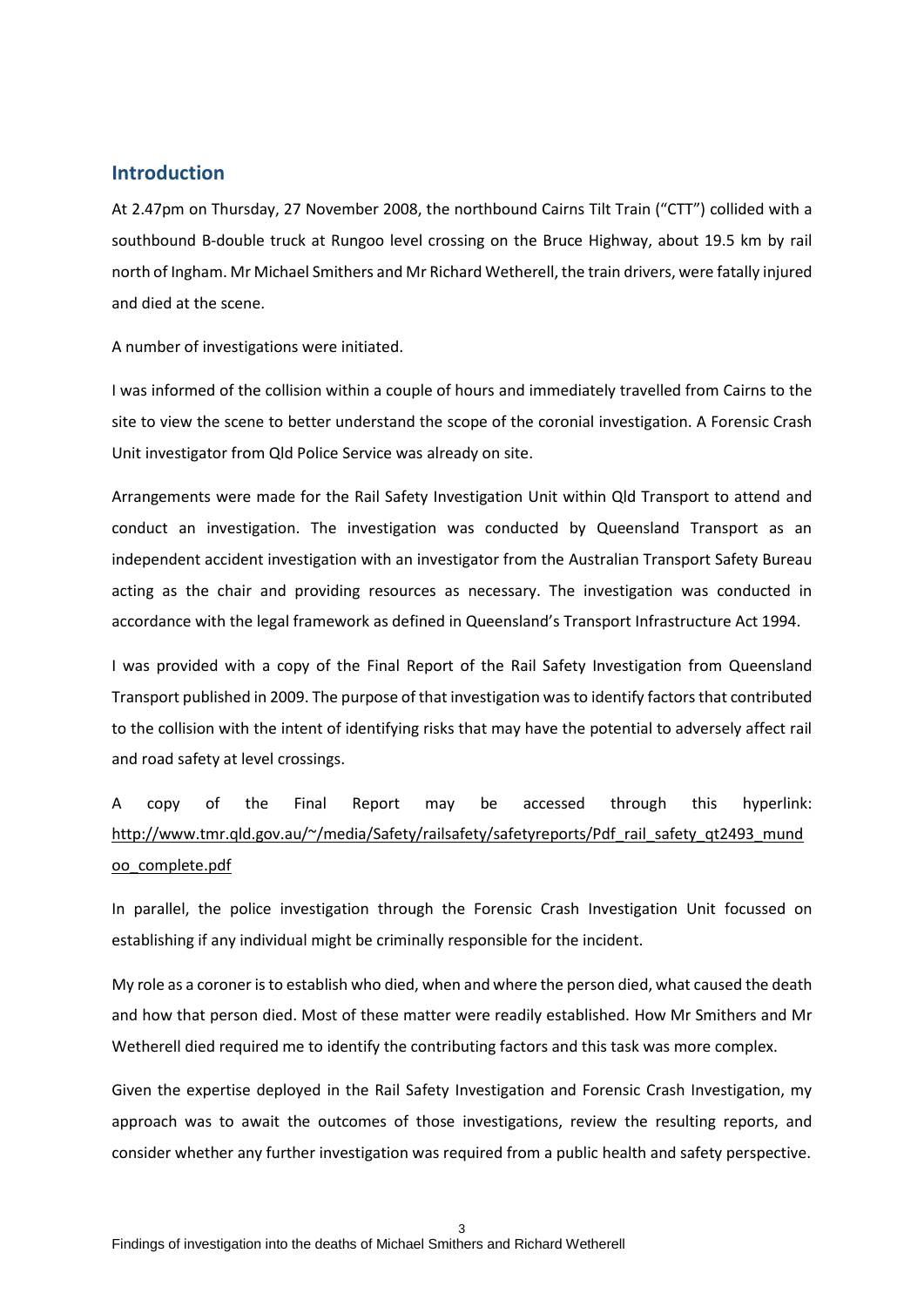My findings are substantially reliant on the Final Report of the Rail Safety Investigation. I found it comprehensive as to the scope of the matters addressed and detailed in its examination of the particular issues. There was no issue I thought warranted further investigation. Where recommendations were made, I obtained a report from the relevant organisation about implementation and can now report on progress. I am satisfied with progress on implementation of key recommendations.

Finally, I must clarify the role of the coroner in deaths resulting in criminal proceedings. It is not my role to review the conduct of or outcome of criminal proceedings. After a long and complex police investigation, the driver of the truck was charged with dangerous operation of a motor vehicle causing death. The driver pleaded not guilty and the matter went to trial in Innisfail before the District Court. On 25 February 2015 a jury returned a verdict of not guilty.

Readers who are interested to understand what complexity is associated with an investigation of this nature are encouraged to read the Rail Safety Investigation Final Report. While doing so, it should be borne in mind that the police investigation was statutorily prohibited from relying on the Rail Safety Investigation Final Report in the conduct of its prosecution. All the necessary evidence had to be gathered and analysed independently, using its own resources and expertise.

There are very good policy reasons for this statutory prohibition. A Rail Safety Investigation is focused on identifying contributing factors for the purpose of identifying opportunities to improve public health and safety, and to prevent a reoccurrence. The investigation necessarily requires individuals involved in an incident to provide high quality and reliable information, unfettered by concern about possible civil or criminal consequences. It will be evident on reading my findings that the driver did provide such information to the Rail Safety Investigation team.

### <span id="page-3-0"></span>**Background**

#### <span id="page-3-1"></span>**The location**

The Rungoo level crossing is a road/rail crossing between the main north coast rail line to Cairns and the Bruce Highway. As at December 2008, the two way vehicular traffic over the crossing was 2360 per day. Weekly, there were 41 train crossings, 12 were passenger trains consisting of three return Sunlanders and three return Tilt Train services. On average, about six trains cross per day in either direction.

The movement of road traffic is controlled by signs warning about the presence of the level crossing and flashing lights activated by an approaching train. Road users are required to stop at the level crossing when the lights are activated.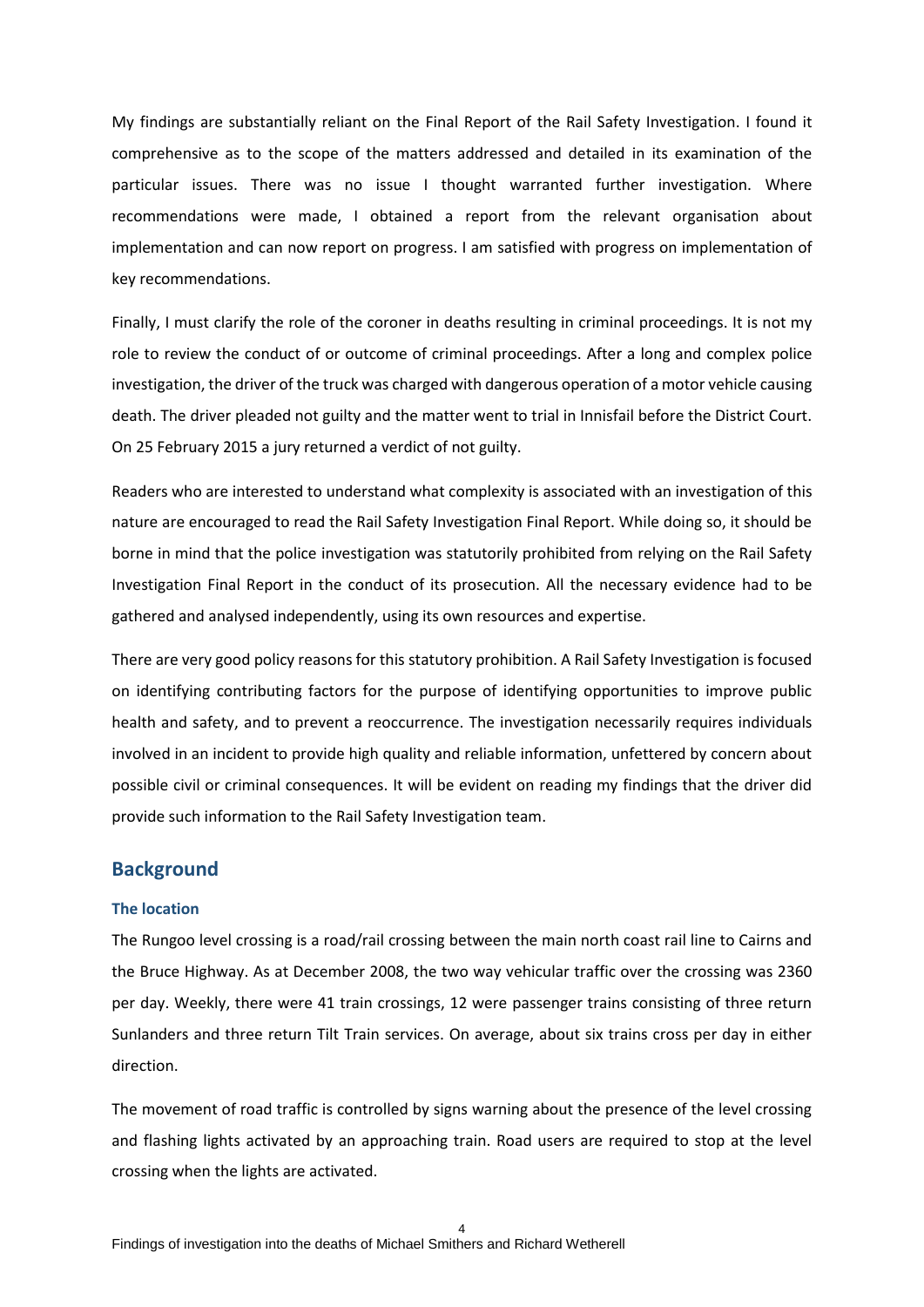#### <span id="page-4-0"></span>**The Layout**

The immediate southbound approach to the crossing is level with timbered countryside up to the boundaries of the road corridor. A southbound motorist encounters a gradual right curve on approach to the crossing with limited view of a northbound train until about 100m to 150m from the crossing. The Highway remains level as the rail line is crossed and then straightens as it continues towards the Cardwell Range.

A northbound rail approach to the crossing is almost level within 500m. The surrounding countryside is heavily timbered up to the boundaries of the rail corridor and it is not until the train reaches the Bruce Highway corridor, about 40m from the crossing, a view to the north opens.

The road speed limit at the crossing was 100kph. The normal maximum rail speed limit was 80kph but a temporary speed reduction to 60kph was in place for operational reasons.

#### <span id="page-4-1"></span>**Train**

QR Passenger Pty Ltd, a subsidiary of QR, was the accredited operator of the Tilt Train. The trains started in service in 2003 and operate as a push-pull configuration with a diesel power car at the front and rear of the train and seven air-conditioned cars in between. The train was 197m long, had gross weight of 448t and a passenger capacity of 173. Although capable of greater maximum speeds elsewhere, the maximum between Cairns and Townsville was 80kph.

#### <span id="page-4-2"></span>**The Drivers**

Mr Smithers and Mr Wetherell operated the Tilt Train from the leading power car. Both were experienced drivers, appropriately qualified, and medically fit for duty. The Rail Safety Investigation team reported that a review of personnel records revealed that both train drivers had a good work history with no employment or safety related infringements during the four years preceding the collision.

#### <span id="page-4-3"></span>**Truck**

The truck and trailer combination involved in the collision consisted of a 2002 Freightliner C620 class prime-mover hauling two Maxi-CUBE tri-axle trailers. The tare weight of the B-double combination was 28.2 t. This comprised the prime-mover at 8.6 t and the two trailers at 9.5 and 10.1 t respectively. Both trailers were certified to a maximum design gross weight of 35 t. The truck was carrying about 28 t of empty pallets, making the gross weight of the combination was about 56 tonnes.

The truck was later inspected and found in good condition.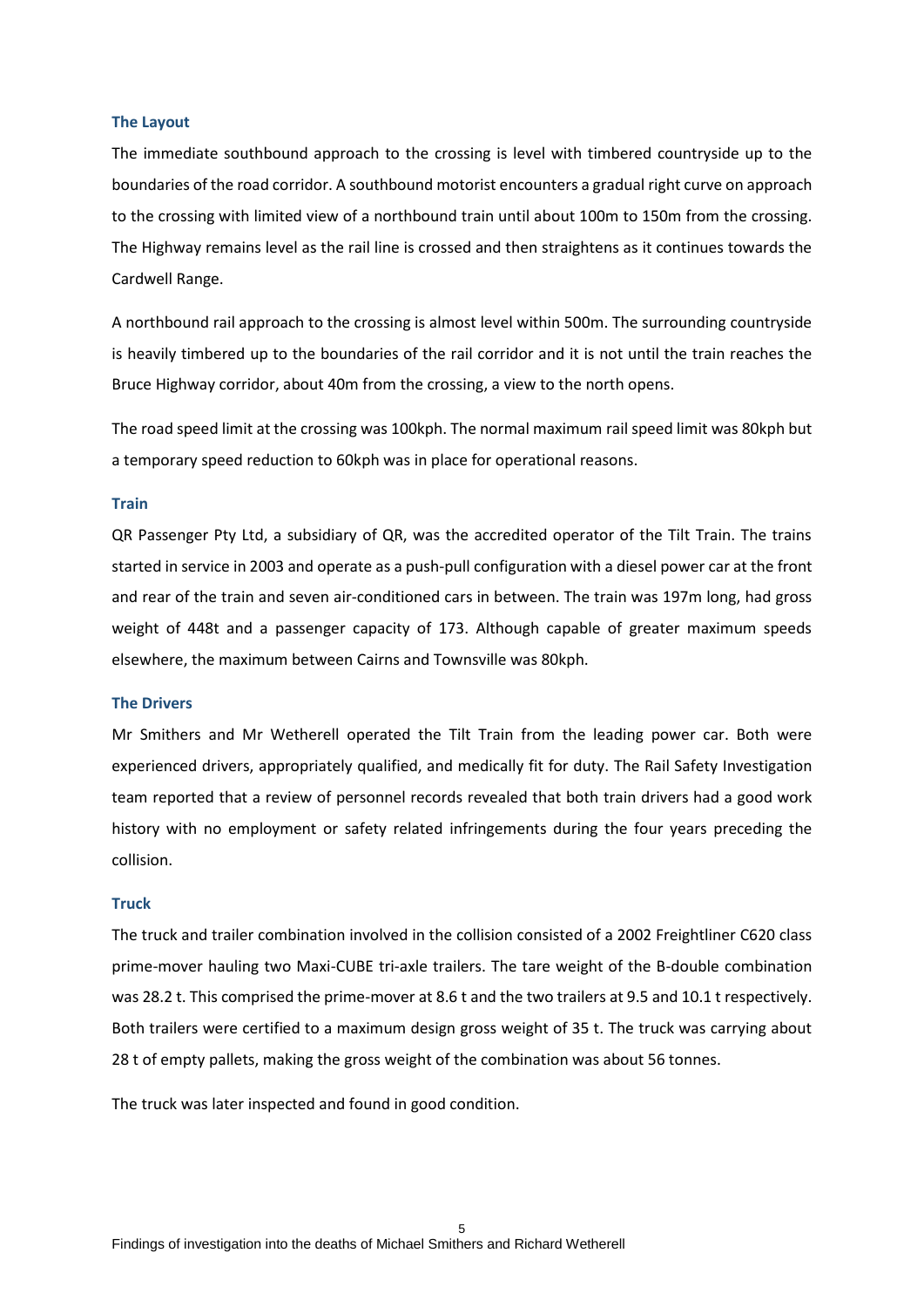#### <span id="page-5-0"></span>**The Truck Driver**

Mr Michael Nugent was the driver and had over 40 yrs experience in that capacity. He had travelled this section of road before for several years including three return trips in the three weeks before the collision. He was appropriately licensed.

#### <span id="page-5-1"></span>**Environmental Conditions**

The weather was predominantly fine with showers about the tops of the nearby hills with an overcast sky.

## <span id="page-5-2"></span>**The Collision**

There is no issue about what happened in terms of the dynamics of the actual collision. The Rail Safety Investigation reports:

The front of the CTT impacted the leading trailer of the B-double truck about eight metres from the truck's front bull-bar. The angle of the collision and the speed and weight of the Bdouble truck imparted very high lateral forces on the driver's cabin of the CTT. This caused the driver's cabin to lozenge which, in turn, reduced the amount of survivable space afforded to the train's two drivers. In essence, the lead power car and, in particular, the driver's cabin of the CTT, bore the brunt of the force of the collision. This was evidenced by the fact that the power car was rotated about 135 degrees in an anti-clockwise direction and that the driver's cabin sheared to the left while the rest of the train's nine carriages remained relatively undamaged.

The focus of all investigations was how and why the collision happened. In particular, how and why did the truck enter the crossing in the path of the oncoming train?

## <span id="page-5-3"></span>**Sequence of Events**

In developing the narrative, I have focussed on the evidence about the movement of the truck. The train drivers had no opportunity to take action that might have influenced the outcome.

The truck driver gave an account of the incident to the Rail Safety Investigators and it is reported as follows:

The truck driver said he left Cairns at about 1100 and proceeded south along the Bruce Highway as far as Innisfail (about 90 km) where he had a sandwich and a soft drink for lunch.

The truck driver estimated that he departed Innisfail at about 1300 and then continued south along the Bruce Highway. The journey was uneventful until he encountered a level crossing south of Cardwell (Conn) where the level crossing flashing lights were operating but no trains could be seen.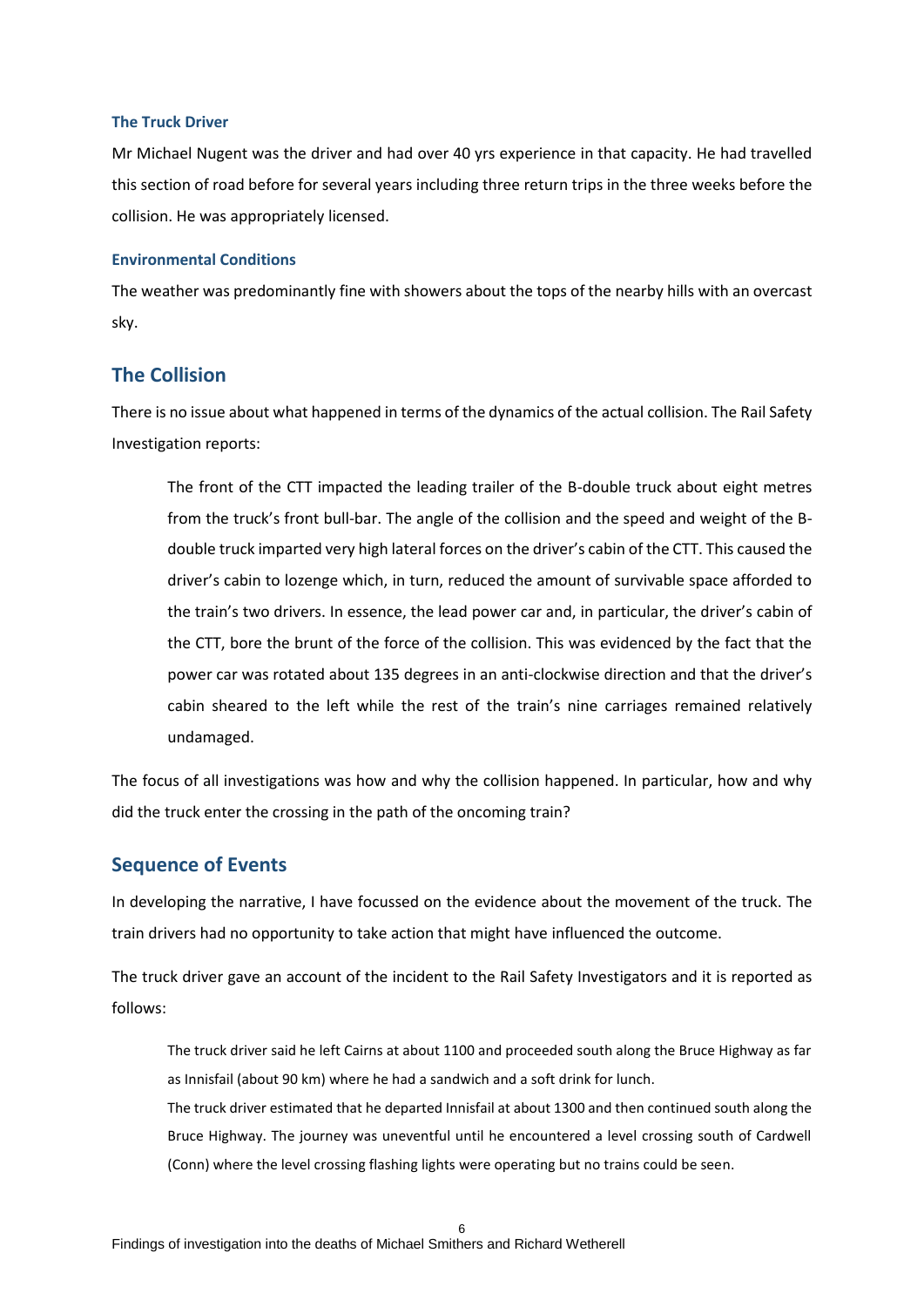A truck and a number of other vehicles were also stopped ahead of him at the level crossing. After a short time, presumably upon realising that no trains were approaching, these vehicles moved across the rail line. The truck driver said that, after stopping and having a look each way along the rail line, he did likewise.

He estimated that about seven or eight miles (about 12 km) further south, he encountered another level crossing. By this time he was the leading vehicle as the truck he had been following had pulled over at a rest area and the other vehicles were further along the highway to the south. He said that the flashing lights at this level crossing were not illuminated and, as such, he continued at an estimated 90 km/h around the sweeping right-hand bend on the approach to the level crossing. At an estimated 150 m from the level crossing, he saw a train approaching from his left at about a 45 degree angle and realised it was moving.

He said he applied the brakes hard momentarily but then, realising he would not be able to stop, applied power to get as far across the level crossing as he could in order to try and get the prime-mover clear of the impact point. The truck driver said he could not turn right due to the acute angle of the rail line to the road and, if he turned left, he probably would have rolled the truck into the side of the train. Within moments the collision occurred and the truck driver felt the prime-mover being violently thrown about before coming to a rest on the side of the road in an upright position. The truck driver then alighted from the truck to assess the situation.

The truck driver said that at the time of the collision the air-conditioning was on, the windows were wound up and both the radio and the CB radio were turned off. He also said that he did not notice any of the advance level crossing warning signs, he only saw the flashing light assembly at the level crossing and they (the lights) were not illuminated.

Witnesses from nearby cars were identified and interviewed. The Rail Safety Investigation team reported:

The driver of a vehicle immediately behind the B-double truck involved in the collision, a Nissan Patrol, said that he had followed the truck for some distance and had pulled up behind it at the previous level crossing where the lights were flashing continuously. He said that when the truck continued across the level crossing he, after looking for approaching trains, did likewise. He then remained behind the Bdouble truck all the way to the second (collision) level crossing. He said that both vehicles were travelling between 90 and 95 km/h during this time. On the approach to the collision level crossing, as he encountered the sweeping right-hand bend, he saw that the level crossing lights were flashing. He said he then saw the brake lights of the B-double truck flash momentarily and then black smoke from the truck's exhaust. At this time he heard a horn sounding until impact; he said he was sure it was the train horn. He said the train then passed through the truck's lead trailer and the leading vehicle of the train (the power car) then 'flipped up' into the air. His sister-in-law, who was seated in the third row of seats in the Nissan Patrol, then called the emergency services via the triple-zero number on her mobile telephone.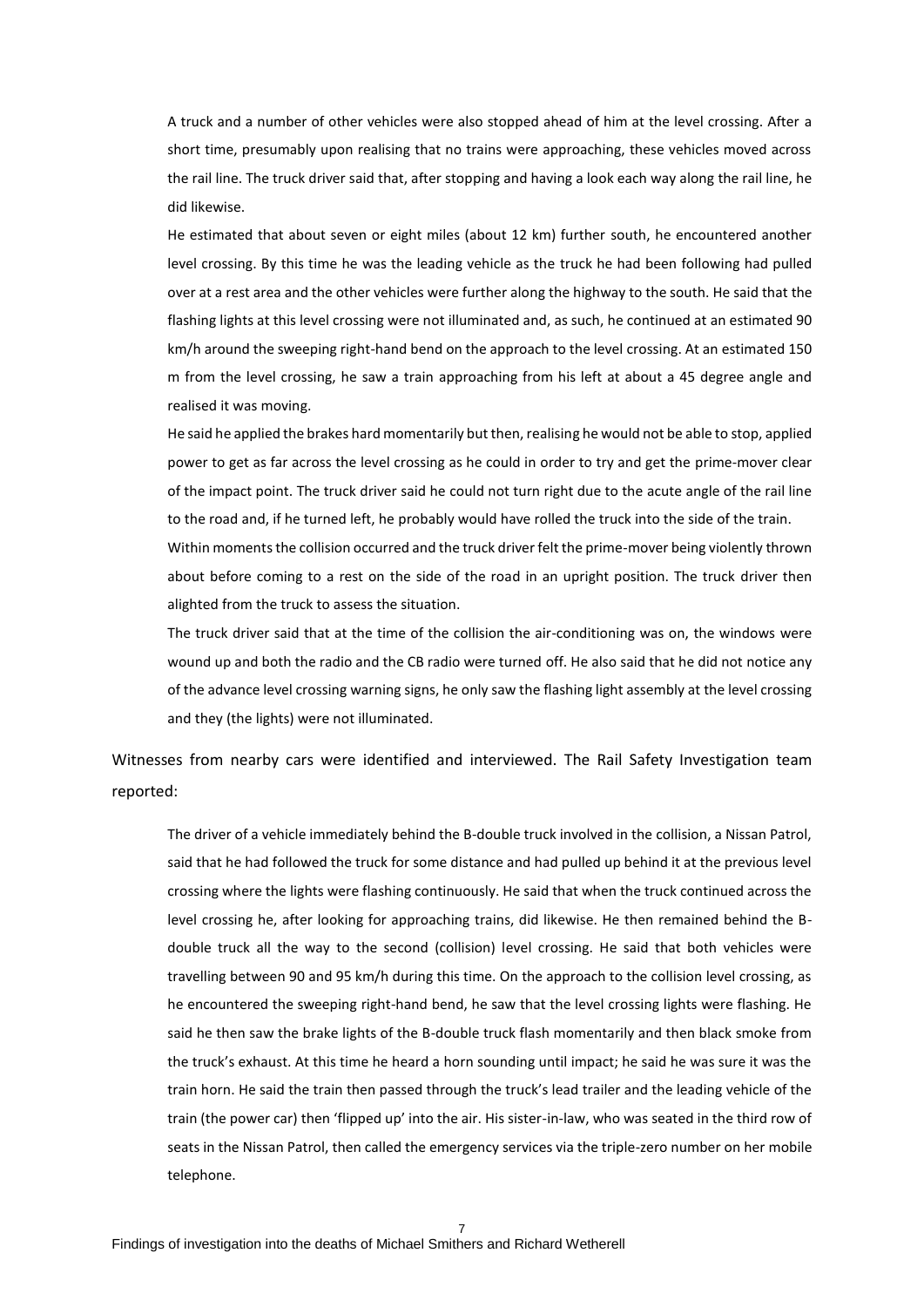His sister-in-law had also witnessed the events. Although seated towards the rear of the vehicle, she said that her view was not significantly impeded as this seat was 'built up' higher than the seats in front. She saw the brake lights of the B-double truck come on momentarily and heard a horn sounding before she saw the train appear from behind the line of trees to the left of the level crossing. She also said that as they came around the right-hand bend towards the level crossing she saw that the level crossing lights were flashing.

Both witnesses were asked a number of questions in regard to the flashing lights at the level crossing, both were adamant that the lights were working and clearly visible. They also said that the windows of the Nissan Patrol were wound down because the air-conditioning was not working.

Two people were travelling in a white Mercedes delivery van behind the Nissan Patrol. They were travelling from Cardwell to Townsville for work related activities. At the first level crossing south of Cardwell the level crossing lights were flashing but no train appeared to be in the vicinity. At these lights there was a B-double truck (the collision vehicle) and a four wheel drive vehicle in front of them. After a short while these two vehicles proceeded through the level crossing and, after checking for trains, they followed. Once underway, both estimated that they and the two vehicles in front were travelling at between 80 and 90 km/h.

By this time the driver of the delivery van was engaged in a conversation with a work colleague on his hands free mobile telephone. Some minutes later the person in the passenger seat also received a work related call on his mobile telephone; the delivery van driver then slowed the vehicle slightly so as to reduce road noise. Both were still engaged in their respective conversations when the collision between the B-double truck and the train occurred. The delivery van driver said that he saw a train come from his left out of the corner of his left eye and collide with the truck at the level crossing. At impact he said he saw the engine of the train (the power car) 'fly straight up into the air'. After stopping the vehicle, the driver called the emergency services and told them what had happened. He said he 'did not see the flashing lights working' but was not sure whether he looked or noted this before or after the collision.

The person in the passenger seat estimated that they were about 150 m from the level crossing when he saw a train collide with the B-double truck. By this time he said that they and the vehicles in front had slowed to somewhere between 60 and 80 km/h. The person in the passenger seat said that he did not see if the flashing lights were working, nor did he see the train before the collision.

Three persons not in the immediate vicinity when the collision occurred were also interviewed. The first were residents who lived on the hill beside the Bruce Highway south of the Rungoo level crossing. They said that on a number of occasions previously they have had to call the emergency services upon hearing the noise of crashes on the Bruce Highway below. In this instance both were in the living room of their house with all windows open; the living room faces the direction of the Bruce Highway. They said that they heard the train horn sound for about two seconds and then a very loud 'bang'. The nature of the noise seemed to indicate a very solid impact and there was no 'scraping' noise as is often heard with road crashes.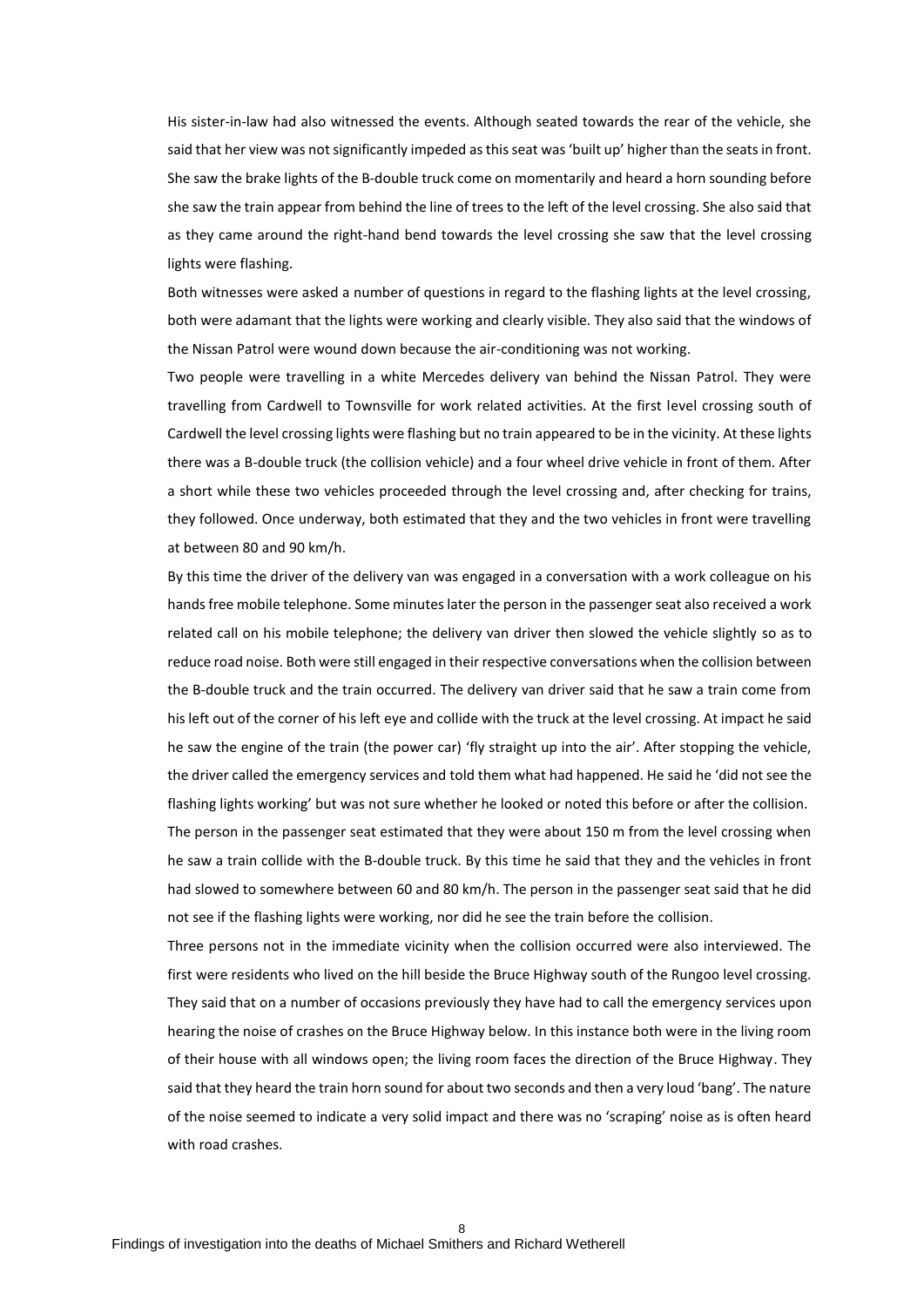The third person interviewed was a semi-trailer driver who had traversed the Rungoo level crossing in a southbound direction a short time before the collision. He said that he had seen a train on his right (southbound) at an estimated 300 to 350 m from the level crossing and that the flashing lights at the crossing were not working at this time. He said that before this there had been a lot of talk on the CB radio about the lights at the 'middle' level crossing south of Cardwell flashing continuously in the absence of any train. At Ingham he heard over the CB radio that there had just been a crash at the level crossing he had traversed a short time before.

The Rail Safety Investigation team reviewed the Tilt Train data logs, level crossing data logs and researched human behaviour applicable at level crossings.

#### <span id="page-8-0"></span>**Technical Information**

The traffic control system at the crossing used relay control circuits to detect approaching trains and activate the warning system (flashing lights) to alert road users. There was also a Remote Monitoring System (RMS) installed at the crossing to provide offsite testing and monitoring of the traffic control system. The RMS had the capacity to capture and record data events. Some of the equipment used for date monitoring was destroyed in the collision and data was unable to be recovered by normal means (remote transmission to central storage). The data chip was recovered and in a laboratory setting, the data was uploaded to the central storage system for analysis. The data analysis indicated that the crossing lights were activated by the approaching train.

The data analysis was reported as follows:

The data recorded as 'Level crossing lights on' is determined by the status of the flashing light control relay. This relay controls the flashing light circuits.

It is important to note that an indication of 'Level crossing lights on' does not verify that the lights were flashing, but does verify that the relay controlling the lights has operated. However, in conjunction with the status of the 'Lamp alarm' indication, operation of the flashing lights can be implied. The 'Lamp alarm' indications are indirectly derived from the current flowing in the flashing light circuits. The absence of an alarm implies that the correct current was flowing in the flashing light circuits. In this case, the RMS recorded 'Level crossing lights on' at 1446:36 and the status did not change until the equipment box was damaged by the derailed train. At no time was a 'Lamp alarm' recorded.

In summary, the data indicated that the flashing light circuits were active, the correct current was flowing through the circuits and, as a result, the lights were flashing for the entire time that the train was approaching the level crossing.

Interrogation of the data log from the Train Management System revealed: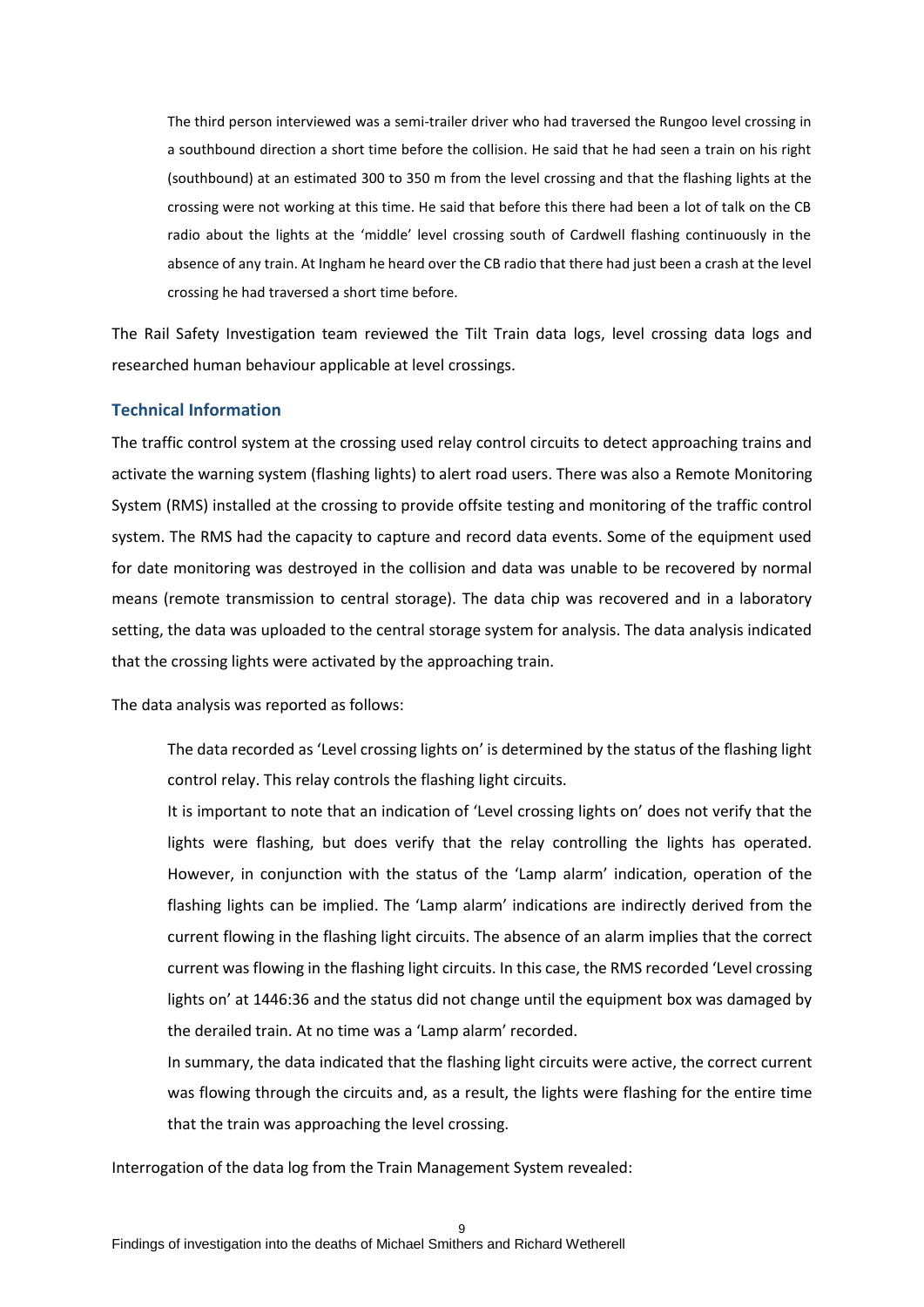- a. the train had slowed to 56kph at least 125m before collision and the horn was sounded;
- b. the headlight of the train was on;
- c. the horn was sounded at 48m before collision; and
- d. the brake was moved to emergency about 16m and 1-2 seconds before collision.

Investigators reviewed the road traffic control system for compliance with applicable standards and for effectiveness. This included the effectiveness of the flashing lights, pavement markings and signage. The investigation concluded the traffic control system was compliant, there were no impediments to the southbound road users sighting the traffic control measures, and the alignment and strength of the LED units was visible to southbound road users from 385m north of the crossing – right up to the crossing.

## <span id="page-9-0"></span>**Rail Safety Investigation – Analysis and Conclusion**

On reviewing the technical data, Investigators returned to the perplexing question: Why didn't the truck driver see the flashing lights?

The evidence is that the flashing light signals activated 26 seconds before the collision. If the B-double truck was travelling at 90 km/h then the flashing lights activated when the truck would have been approximately 650 m from the level crossing (26 seconds × 25 m/s). The first point at which the truck driver should have been able to see the flashing lights was 385 m from the level crossing, 10.6 seconds after their activation. He then had another 15.4 seconds in which to observe the operation of the flashing light signals before entering the level crossing.

Using the formula contained in AS 1742.7-2007, a B-double truck travelling at 90 km/h (25 m/s) would require approximately 203 m to stop. This distance is inclusive of 2.5 seconds response time42 and a one second brake delay time.

The difference between the calculated distance required to stop and the point at which the truck driver could first possibly see the lights is 182 m (385 m – 203 m).

Therefore, at 90 km/h the driver had a leeway of about seven seconds to perceive the lights and stop before entering the level crossing (182 m  $\div$  25 m/s = 7.28 seconds). However, the truck driver stated that the level crossing lights were not flashing and therefore he did not attempt to stop prior to sighting the CTT.

Investigators identified a number of possible indicators to the truck driver that a train was approaching: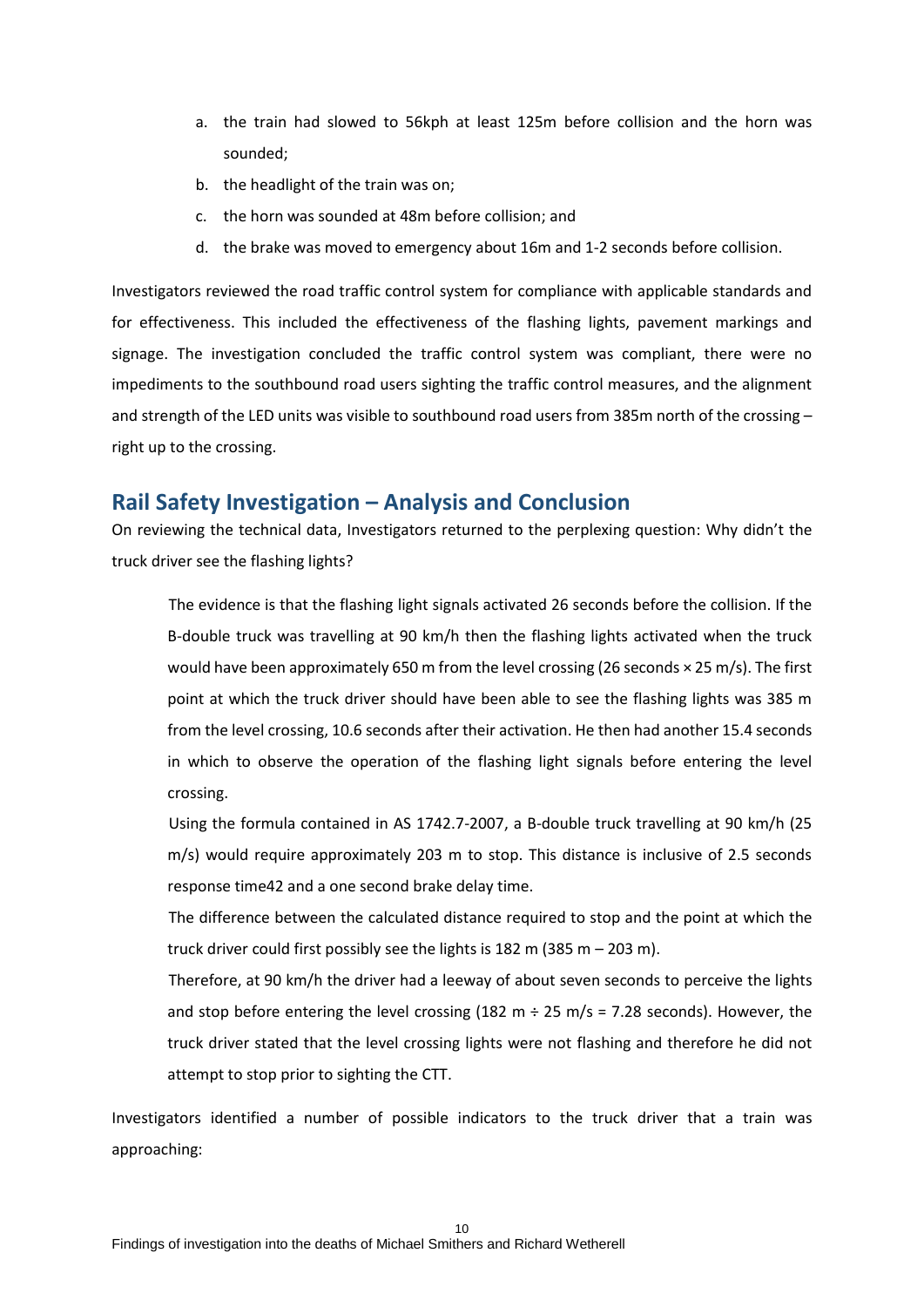- a. visual detection of the train;
- b. audible detection the train horn; and
- c. visual detection of the warning lights;

Immediately, some were excluded. Visual detection of the approaching train in time to stop was not possible given the distance, speeds of travel and first opportunity to detect its presence due to the physical layout and setting of the crossing. The horn was unlikely to be heard given the distance apart, dense foliage, background noise and closed windows. Failure to detect the warning lights introduces its own peculiar complexities and was the subject of detailed investigation and analysis.

In the event that the lights were working, Investigators explored two possible scenarios:

- a. A The truck driver detected the flashing lights but had limited confidence that the lights indicated the presence of an approaching train; or
- b. B The truck driver did not detect the flashing lights.

Investigators note that scenario A is inconsistent with the drivers account.

In addressing scenario B, the Investigators report on the basics of human information processing then raise the concept of 'look but did not see', in particular, the possible application of inattentional blindness.

Inattentional blindness occurs when a person does not notice an object which is fully-visible, but unexpected, because their attention is engaged on another task. It is a failure to perceive what would appear to others as an obvious visual stimulus. However, this does not necessarily mean an individual was 'not paying attention', merely that their attentional resources were occupied elsewhere. As all individuals have limited attentional resources, it is possible for an individual to simply miss vital visual stimuli if their attention is allocated on another task. Research on human information processing suggests that inattentional blindness can occur when attention is filtered away from information and can be affected by mental workload, expectation, conspicuity and capacity. As attentional resources are limited, if the viewer is attending to something else, it is possible that the driver may not notice the stimulus. Research by Mack and Rock (1998) has shown how a person may fail to detect an object even though they were looking directly at it.

Research has shown that people overestimate their ability to detect changes or objects in their visual environment (Levin et al, 2000). When asked whether they can detect a particular type of change or object, many people say they can. However, actual detection rates are much lower than these expectations.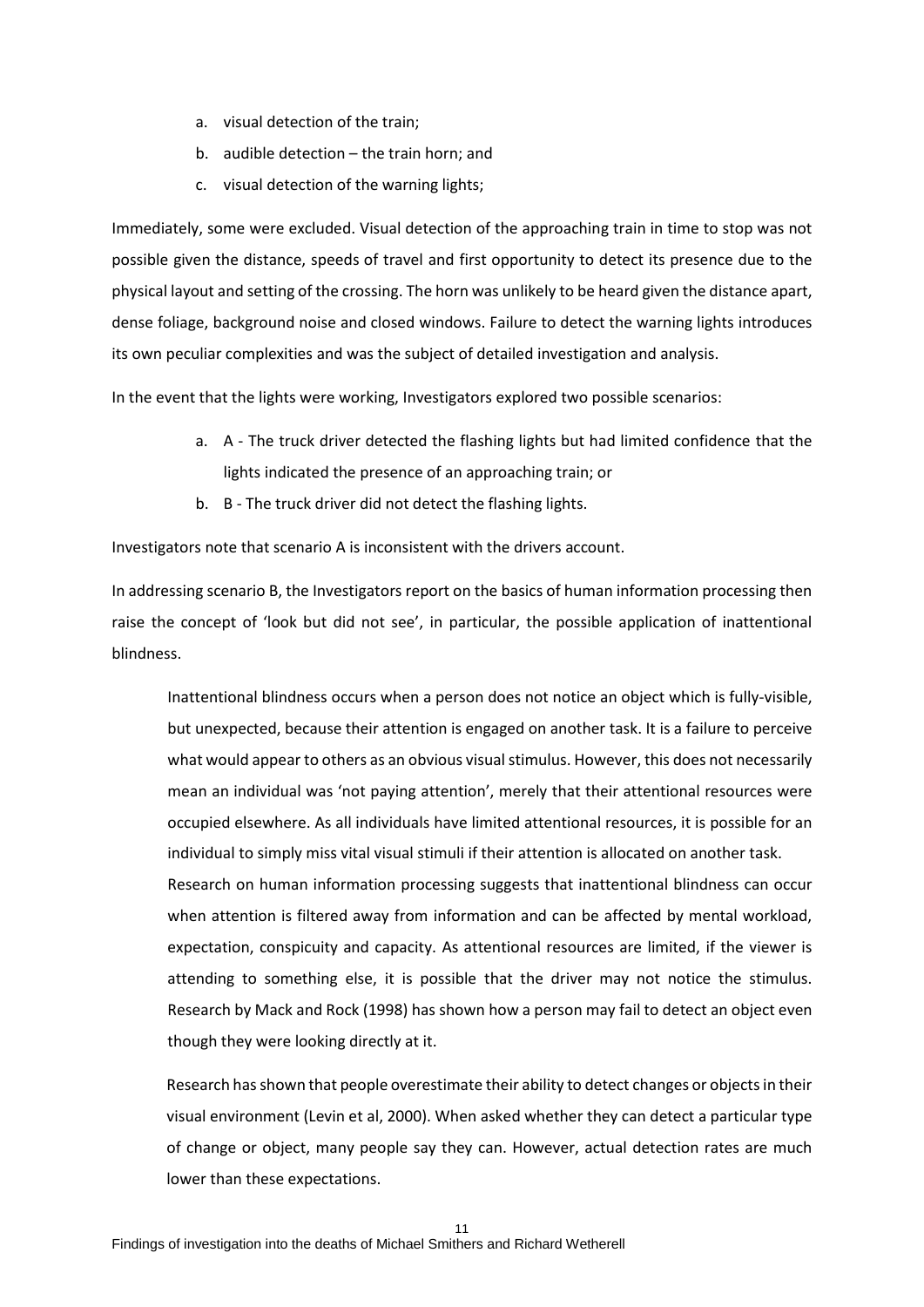Therefore, although the presence of flashing lights at a level crossing may seem obvious to someone who knows they are flashing, it is not necessarily salient to someone who does not know they are flashing.

Investigators were able to exclude the following potential reasons for not detecting the warning lights:

- a. Medical and physiological factors including eyesight testing;
- b. Visual obstructions in the cab;
- c. Distractions and workload including CB radio and phone use;
- d. Time pressure;
- e. Environmental conditions;
- f. Effectiveness of the flashing lights; and
- g. Crossing awareness.

Investigators found there was some scope for two other factors to contribute to a failure to detect the warning lights.

a. Expectancy –

"The truck driver said that he had never seen a train passing over the Rungoo level crossing and had rarely seen trains at the other level crossings that he regularly used. It follows that he may have had a low expectancy of seeing a train at a level crossing. This may have led to an increased potential of the truck driver not looking for trains or warning devices or looking but simply not seeing trains or warning devices."

b. Fatigue –

"It is possible that the driver of the truck was experiencing some fatigue and/or may have suffered a microsleep, which resulted in him being less likely to be able to detect the flashing lights at the level crossing. Given the incomplete record of the truck driver's work and sleep patterns in the days prior to the crash, there was insufficient evidence to draw any definite conclusions with respect to fatigue affecting specific events or the behaviour of the truck driver before the collision.

However, fatigue remains a possible factor in the collision."

#### The Investigators concluded:

"Based on the information available, a definitive reason as to why the B-double truck driver did not stop at the Rungoo level crossing could not be determined. Both scenarios are possible but, with the information available it is not possible to say one scenario is more likely than the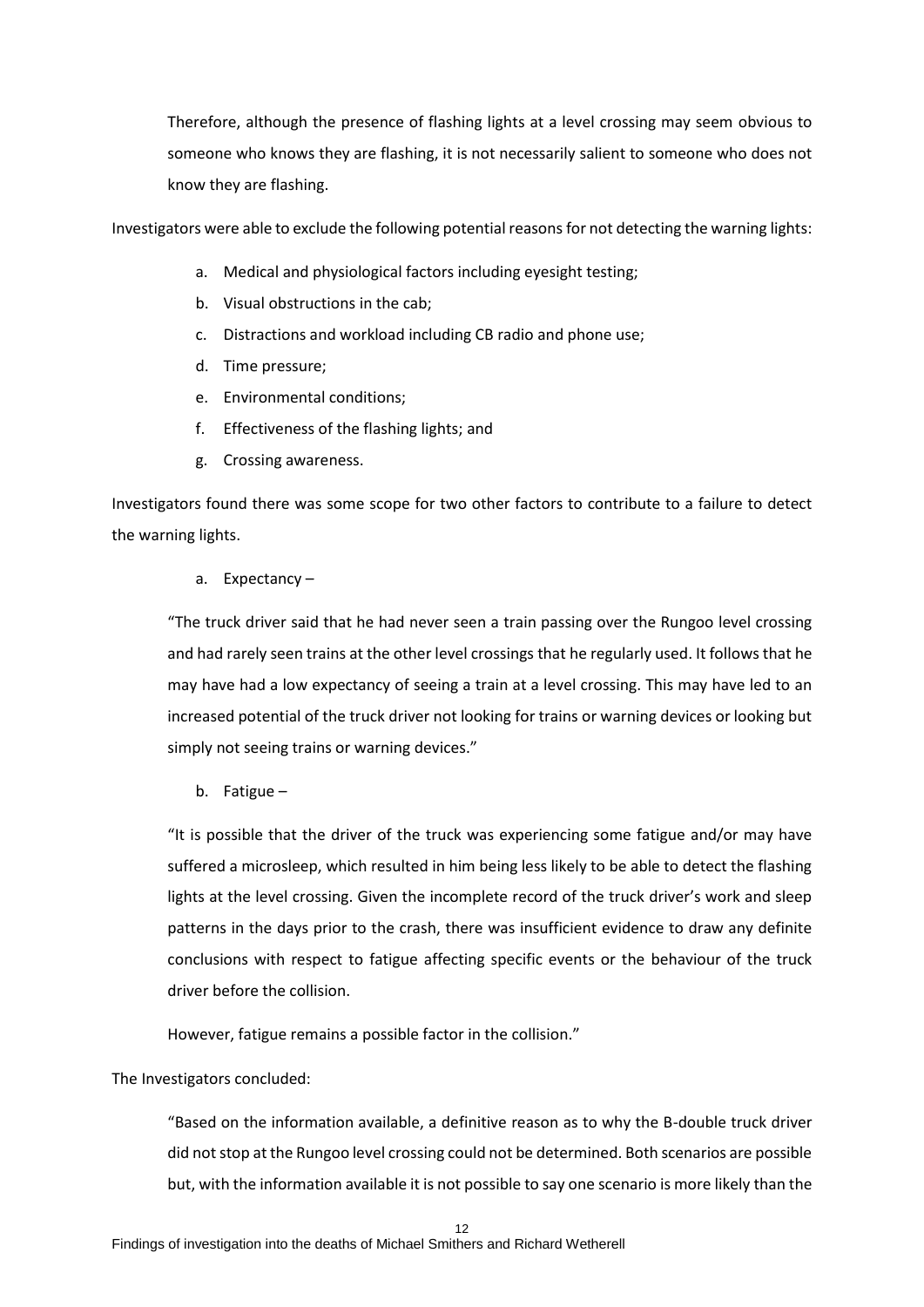other. However, it is important to note that, in this instance, the defences present at the Rungoo level crossing were not sufficient and a single point of failure has resulted in the collision."

#### <span id="page-12-0"></span>**Immediate Remedial Action**

The Rail Safety Investigation reported:

In March 2009 the Federal Government announced a \$150 million rail crossing improvement program for the upgrading of over 200 level crossings nationally. Of this amount, \$42.7 million was allocated for the upgrade of level crossings in Queensland. The Queensland State Government had already allocated \$31 million for level crossing upgrades, meaning that a total of \$73 million will now be spent on the upgrade of level crossings in Queensland.

Of note is that the Bruce Highway (as part of the national Auslink road network and funded by the Federal Government) has been allocated \$90 million for an upgrade at the Cardwell Range. This project involves the easing of road curvature and grade of the Bruce Highway for a distance of 4.2 km on the northern side of the Cardwell Range. Included in a broader design of this project was the elimination of the Rungoo level crossing by a road over rail overpass. Confirmation that the project would include a rail overpass at the site of the Rungoo level crossing was received from the then Queensland Government Minister for Main Roads and Local Government shortly after the collision between the CTT and the B-double truck on 27 November 2008.

It will be evident to anyone familiar with the former location of Rungoo Crossing, the work foreshadowed in the report was completed within a couple of years of the incident. The Qld Government implemented a state-wide rail crossing improvement program.

## <span id="page-12-1"></span>**Other Rail Safety Findings and Recommendations**

#### <span id="page-12-2"></span>**Crashworthiness of the Drivers' Cabin**

The drivers' cabin of the Tilt Train lozenged during the collision sequence reducing the amount of survivable space. The Rail Safety Investigation found that the Tilt Train was constructed in accordance with the QR crashworthiness requirements of the applicable standard from 1999. That standard was consistent with European and American Standards for crashworthiness at the time. However, these rolling stock standards do not take into account high levels of lateral loading in their crashworthiness requirements. Further, not all of the aspirational specifications contained in the standard were fully confirmed as being incorporated in the design of the Tilt Train drivers' cabin. Even if the Tilt Train driver's cabin had been fully compliant with all the aspirational requirements, the survivable space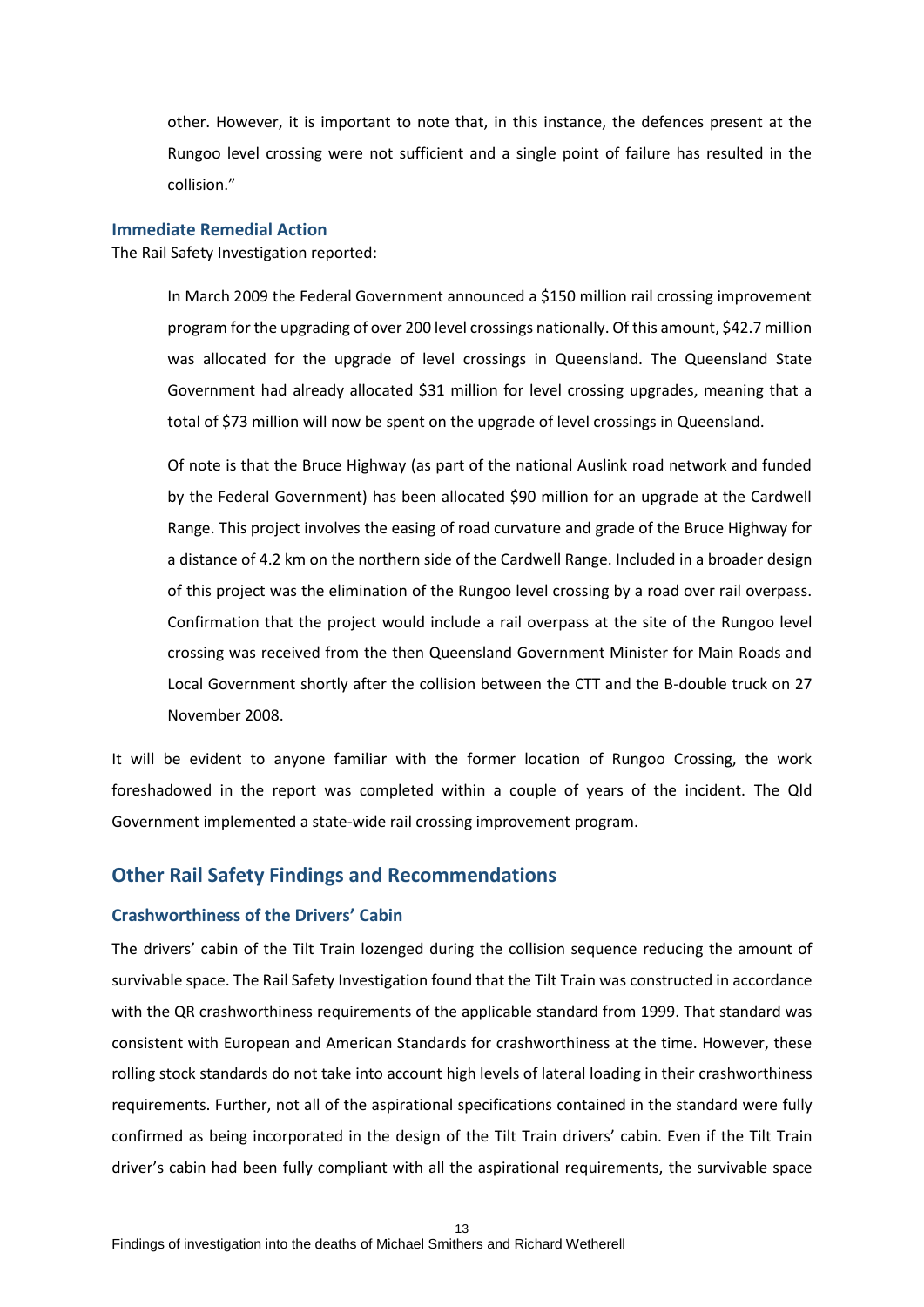would not have been significantly greater. Further, it is unlikely drivers' cabin built to a modern crash standard, if subjected to the forces involved in this collision, would have resulted in significantly greater survivable space.

The Rail Safety Investigation team engaged an independent consultant who found there were practical measures that could be employed to incrementally improve the structural integrity of the cab structure.

These findings resulted in recommendations that:

- a. The Rail Industry Safety and Standards Board (RISSB) progress the issue of locomotive crashworthiness standards to take account of high levels of lateral loading.
- b. QR Passenger Pty Ltd engage consulting engineers to examine ways in which the structure of the drivers' cabin of the Tilt Train can be practically improved.

In response to these recommendations, the RISSB provided a report on its attitude to the recommendations and progress with implementation. It responded:

- a. There is one Australian Standard published by RISSB and one draft Australian Standard being developed by RISSB which are of relevance to this issue. The published standard is AS7520:2012 Rolling Stock Body Structural Requirements (specifically, Part 1: Locomotives, Section 9 Crashworthiness Performance). The draft Australian Standard is AS7521 Rolling Stock Interior Crashworthiness which is scheduled to be completed in the financial year 2016/17.
- b. AS7520 directly references both the North American AAR S-580 (for all locomotives) and European Standard EN15227 (applied as an additional requirement for power car locomotives). AAR S-580 specifies collision corner posts (i.e. a rigid cage), while EN15227 specifies a CEMS (Crash Energy Management System or crumple zone).
- c. Both of these standards are focused on longitudinal loads due to the fact that until recently sideways impacts onto locomotives were reasonably considered a very low risk; road vehicles historically expressed lower levels of inertia but have now become large enough to cause a hazard to locomotives.
- d. Given that AS7520 directly references AAR S-580 and EN15227, RISSB is seeking advice from the respective overseas technical committees regarding their intentions to revise their standards to include high levels of lateral loading. Any change in these standards will flow through to AS7520 as part of RISSB's continuous improvement program.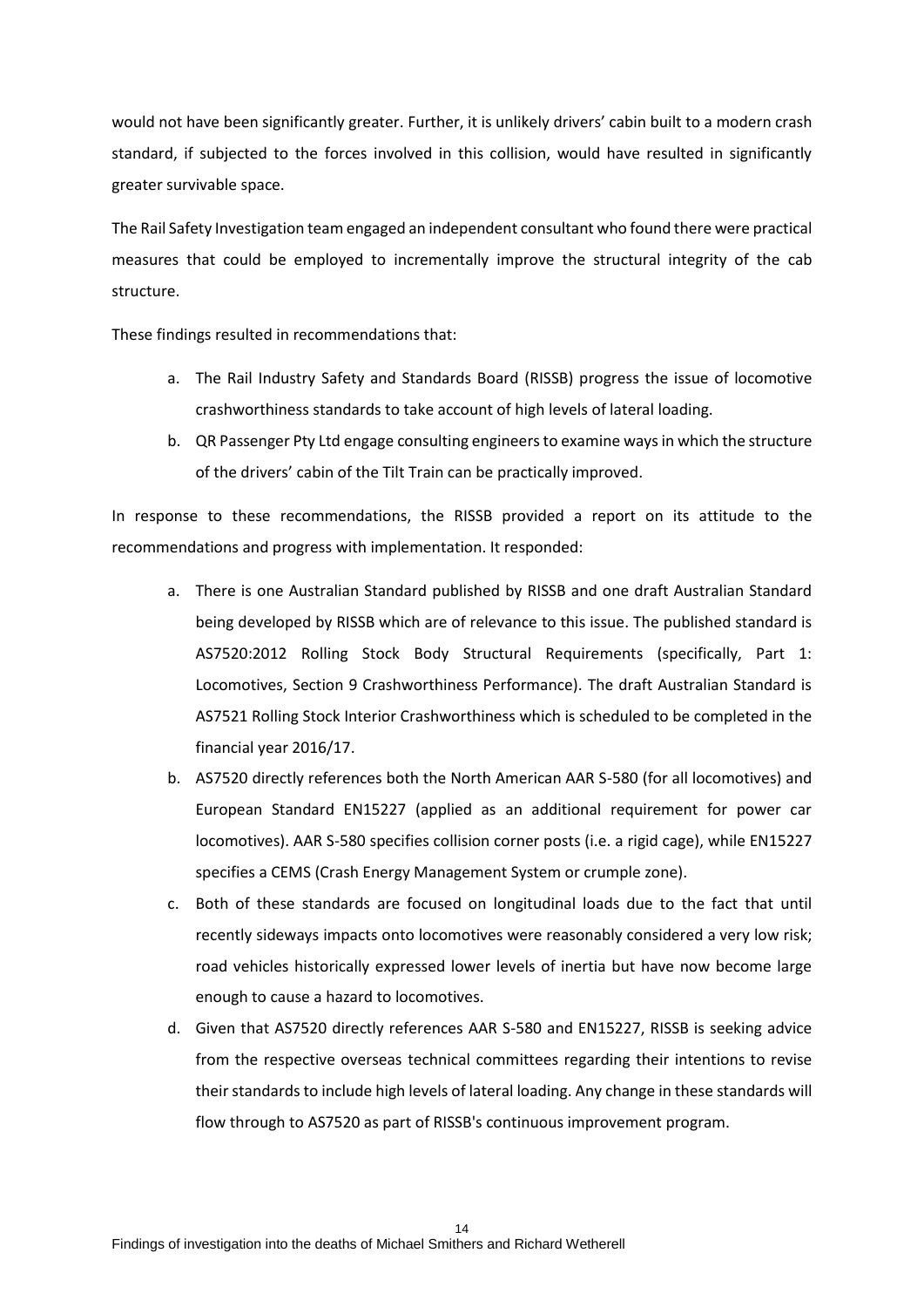e. RISSB acknowledges that rolling stock crashworthiness design issues require further investigation and this is why the AS7521 project was initiated. This standard (and all RISSB standards) focuses on new or modified rolling stock only. It will not have any bearing on the existing fleet of rolling stock which are all designed to older standards. The average lifespan of rolling stock in Australia is around 30 years.

Clearly, the lessons learnt in the context of design features relevant to crash worthiness is work in progress.

I also sought a report from QR Passenger Pty Ltd about the recommendation directed to it. QR responded:

- a. "Following SKM's lateral load analysis, and in order to improve occupant protection on the CTT power cars, two modification options were evaluated by SKM with the aim of reducing the lozenging action of the cab when subjected to high lateral impact loads. While the two modifications improved the power car cabins resistance to lateral impact, one provided superior performance to the other in preserving cabin space at the load levels analysed. The improvements proposed by SKM were adopted into a new CTT power car (DTD 5405) that was being built by Downer EDI Rail.
- b. A similar modification to improve lateral strength was also carried out on the remaining CTT power cars (DTD5401, DTD5402 and DTD5404). Specifically, a K-brace modification was implemented in an effort to resist lozenging of the cab. The modification was welded onto the existing underframe structures and validated by Queensland Rail's rolling-stock engineers in conjunction with advice from a senior structural engineer. These modifications were completed on 27 October 2011."

QR also reported that the Sunlander 14 project included the construction of four new power cars for the Tilt Train. The construction contract with Downer EDI required structural strength and integrity to be balanced with the crashworthiness design collision scenarios in European Standard EN 15227. The structure needed to be strong enough to deform in a controlled manner in the event of a collision with an identical train or with a tanker at a level crossing. The various design scenarios were simulated on computer to assess the crashworthiness performance. QR reports it has settled on a crash energy management system that effectively implements the recommendation to improve driver's cabin crashworthiness.

I am satisfied that all reasonable steps have been taken in pursuing implementation of the recommendations relevant to crashworthiness of the drivers' cabin.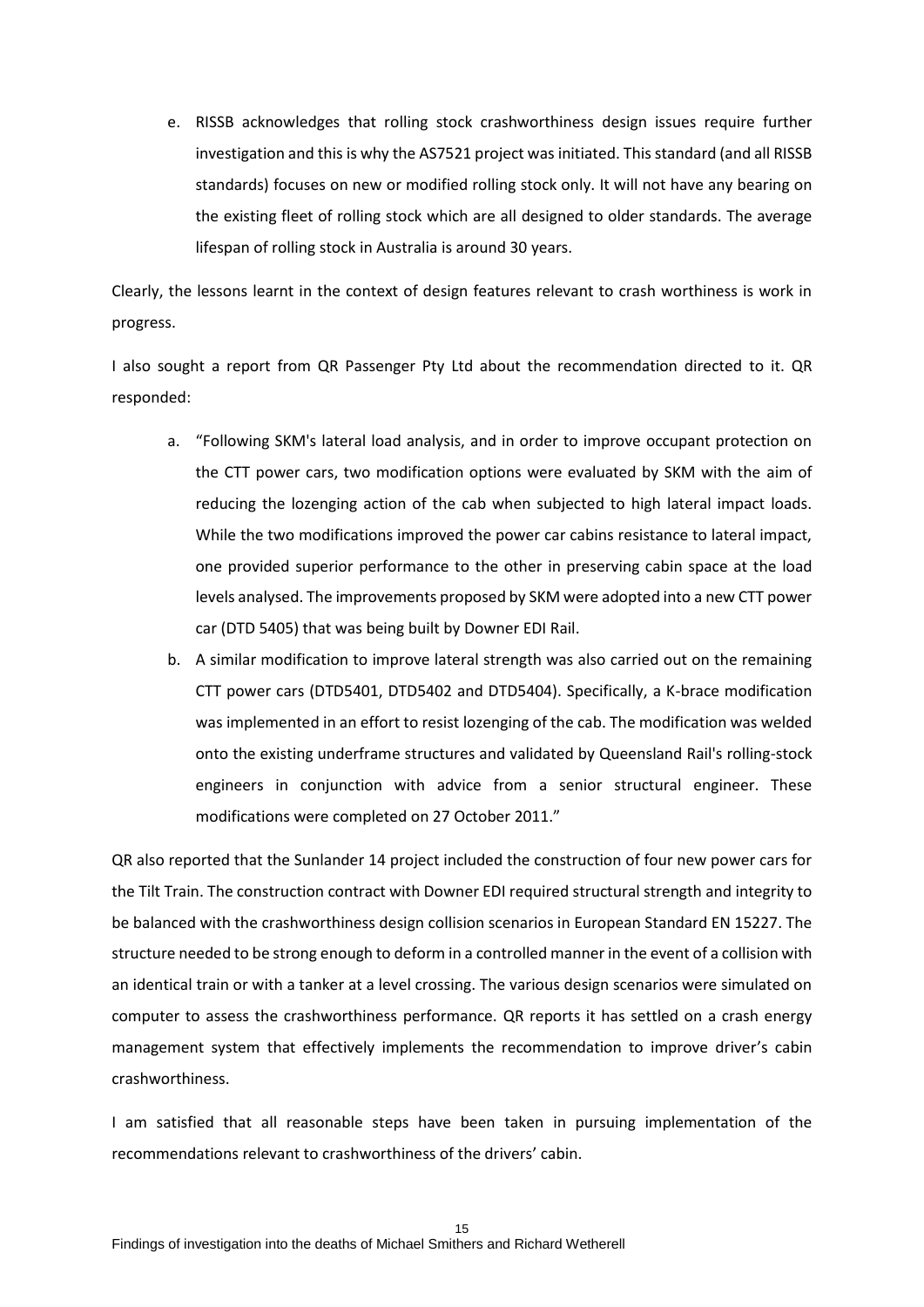#### <span id="page-15-0"></span>**Vehicle Monitoring and Driver Fatigue Management**

The Rail Safety Investigation team reported there was considerable difference in terms of vehicle monitoring and driver fatigue management between a best practice road and rail operations and those used by many road transport companies. From the data recorders on the Tilt Train the investigation team was able to reconstruct the minutes to seconds leading up to the collision. However, the B-double truck had no such equipment fitted.

The team recommended that the Australian Transport Council continue to investigate options aimed at expanding the Intelligent Access Program (or alternate programmes) that will enable issues relating to heavy vehicle speed and driver fatigue to be better monitored and enforced.

In relation to driver fatigue, Queensland Transport reports that since 2008, progress has been made towards the development and testing of electronic monitoring systems designed to better monitor and manage a heavy vehicle driver fatigue. The Electronic Work Diary is an electronic recording system as an alternative to the paper-based written work diaries to record work and rest times for fatigue purposes. The electronic version uses Global Navigation Satellite System technology to more accurately track time and place with automatic data transfers to a service provider. An operational pilot was trialled in New South Wales from 2010 to 2012. The Electronic Working Diaries will be introduced nationally as a voluntary system in 2017.

Queensland Transport also reports it has significantly enhanced its Automatic Number Plate Recognition System to provide point in time information about the location of a heavy vehicle. Cameras are strategically located across the Queensland freight network and mobile cameras are installed in compliance vehicles.

Clearly, advances in technology will continue to enhance the capability of regulators to monitor vehicle movements including for fatigue management purposes. Coroners will continue to monitor developments in this area to encourage uptake of technology by transport operators and regulators.

#### <span id="page-15-1"></span>**Emergency Response**

The emergency response from the train staff as well as external agencies such as Qld Police Service, Qld Ambulance Service and Qld Fire and Rescue Service was reported as excellent. Initial calls from the scene reached emergency services about 2.49 – 2.50pm. The agencies responded as follows:

- QPS Between 2.49 and 3.06pm, five police units were directed to respond. At 3.10pm the first police unit (from Cardwell) arrived at the site.
- QAS Two ambulances with three paramedics were dispatched from Ingham at 2.54 and 2.56pm, arriving at the site at 3.08 and 3.10pm respectively. From this time, resources in the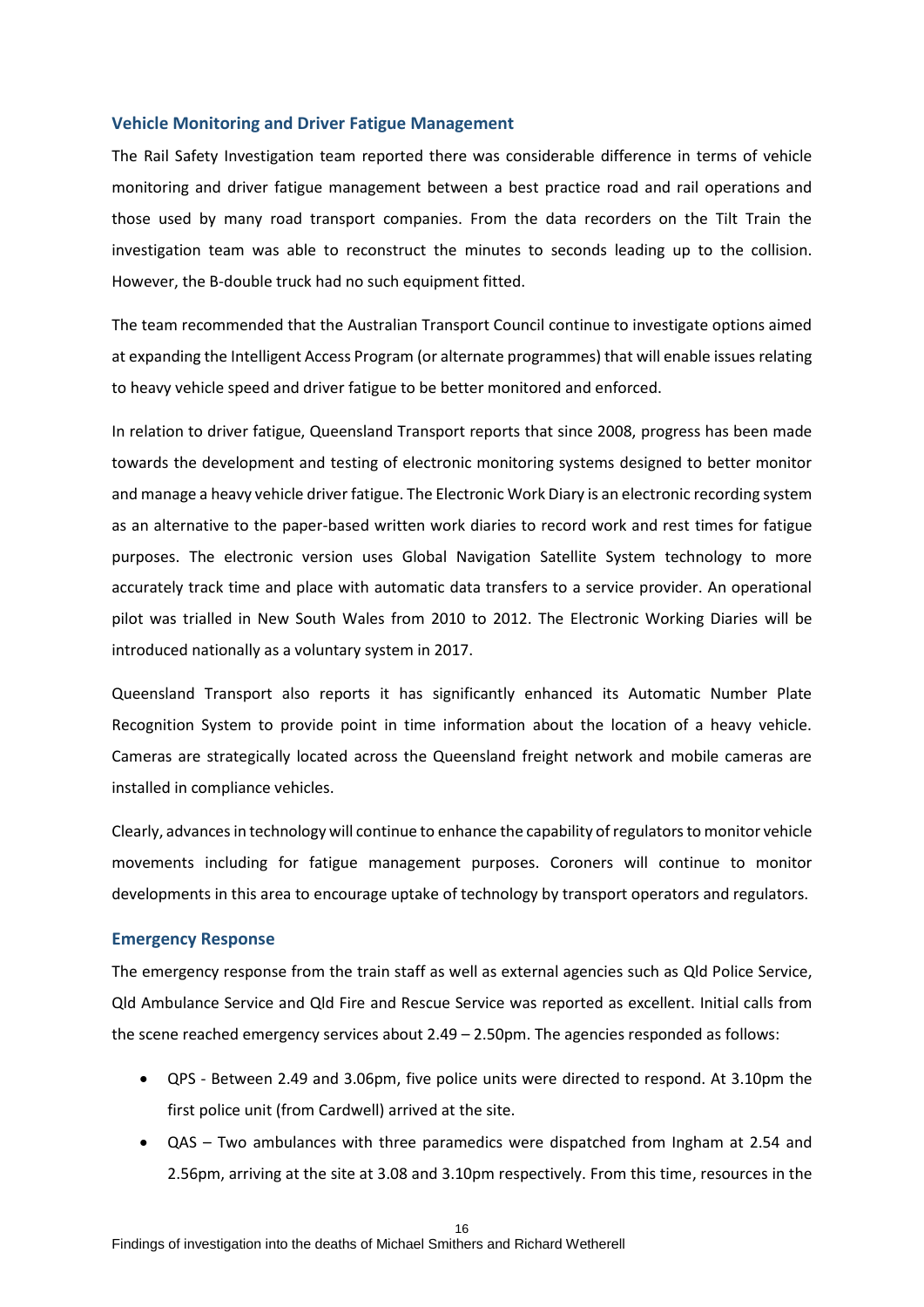form of many more ambulances, two Queensland Rescue Helicopters and one emergency response vehicle were dispatched from Townsville, Ingham, Halifax, Northern Beaches, Cardwell, Mission Beach and Cairns bases.

 QFRS - At 2.53pm, the first of two fire and rescue vehicles departed Ingham with four QFRS personnel on board. Arrival at the crossing was recorded as 3.07pm. At 3.17pm, a second and third unit from Halifax and Ingham (respectively) arrived at the crossing. There were seven QFRS personnel aboard these vehicles. A further vehicles subsequently arrived (from the north) from Cardwell, Innisfail, Tully and Cairns from 3.23pm onwards. In total, eight QFRS fire and rescue vehicles with 30 personnel attended the scene. In addition, four QFRS officers from Ingham, Tully, Innisfail and Cairns attended.

The Rail Safety Investigation team concluded the emergency response by the onboard staff was in accordance with the QR policy and of a very high calibre. The emergency response by emergency services were effective with respect to timely attendance and the resources provided.

By the time I arrived on scene, the emergency response was in its final stages. Nonetheless, it was impressive to see what resources were deployed and how quickly. All of the emergency services later conducted a comprehensive debrief and identified opportunities to improve upon what was an impressive response.

## <span id="page-16-0"></span>**Finalisation**

The safety of motorists, particularly heavy vehicles, and trains at the Rungoo level crossing was dependent on drivers detecting the flashing warning lights. The opportunity to otherwise detect an approaching train was negligible. The defences present at the crossing were not sufficient and a single point of failure has contributed to the collision.

I have reviewed other cases of rail crossing fatalities that were investigated and reported by the Australian Transport Safety Bureau with a view to familiarising myself with the investigative techniques and methodologies used to explore how collisions like this might happen. I am satisfied that the Rail Safety Investigation fully explored and exhausted all lines of inquiry into how this collision occurred. No further investigation is required.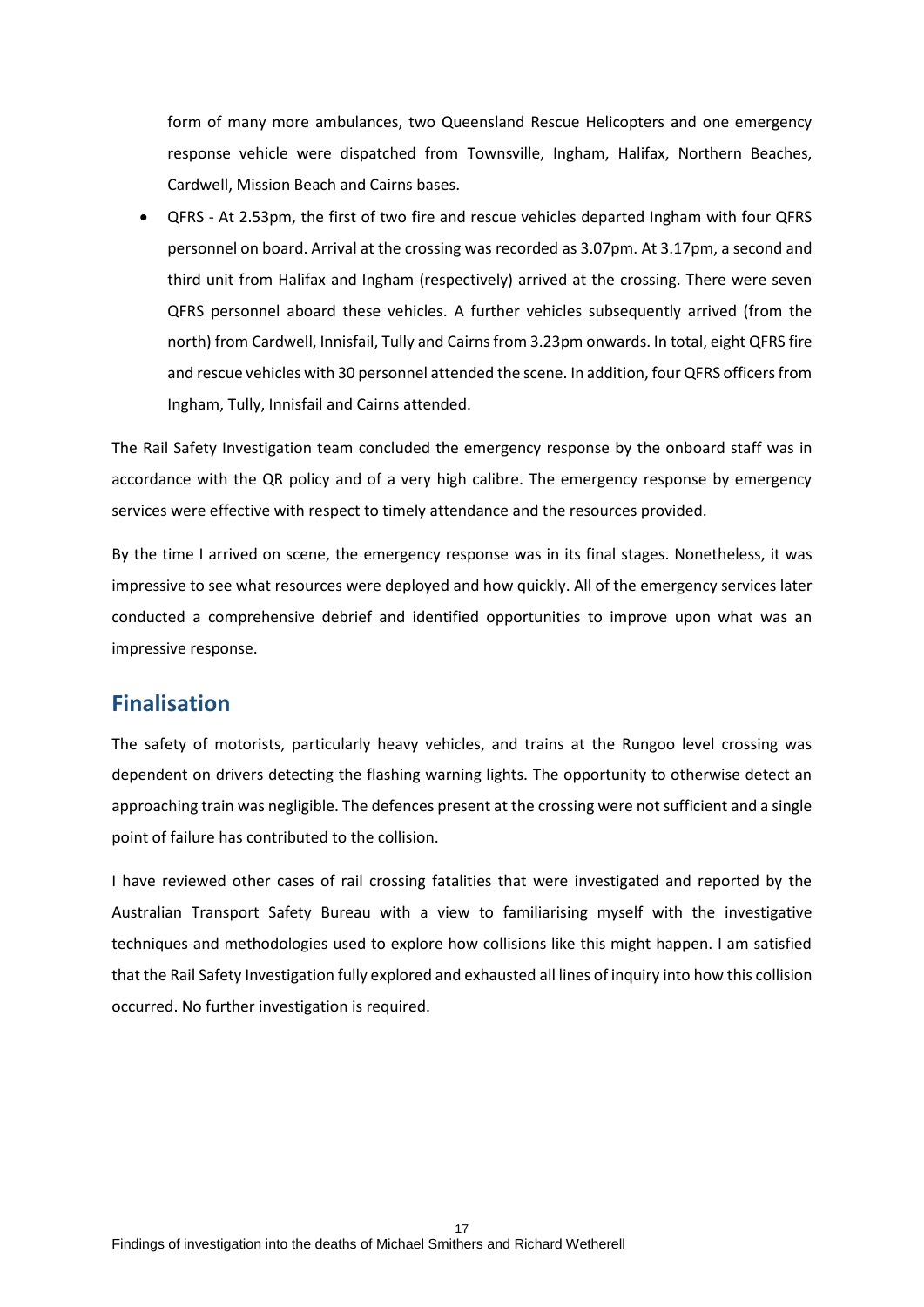## <span id="page-17-0"></span>**Findings required by s45**

**Identity of the deceased** – Michael William Smithers and Richard Wetherell

| Place of death $-$ | Rungoo level crossing on the Bruce Highway, North Queensland |
|--------------------|--------------------------------------------------------------|
| Date of death-     | 27 November 2008                                             |
| Cause of death $-$ | Multiple injuries due to a train collision (Driver)          |

#### **How they died** –

At 2.47pm on 27 November 2008 Michael William Smithers and Richard Wetherell were the drivers of the Cairns Tilt Train, then northbound and approaching the Rungoo level crossing of the Bruce Highway at about 60kph.

At the same time, a B-double truck was approaching the crossing, southbound on the Bruce Highway at about 90kph.

At the crossing, the train collided with the leading trailer of the B-double imparting very high lateral force, lozenging the drivers cabin and rotating the power car about 135 degrees in an anticlockwise directions.

Michael Smithers and Richard Wetherell suffered fatal injury from the collision.

Although there were a number of design features intended to control and mitigate the risk of a collision, the physical layout and alignment of the road and rail corridors resulted in heavy reliance on road users detecting flashing lights, warning of a train approaching the crossing.

The truck driver reported not seeing the warning lights flashing and when the train came into view, he momentarily applied the brakes. But realising it was too late to stop, the truck driver applied power to try and get the prime mover clear of the impact point. Investigations revealed that all technical indications were the flashing lights were activated. It is possible that the truck driver looked but did not see the lights flashing. How?

Inattentional blindness is a human information processing phenomenon that emerges in human factor analysis in crash investigation studies. It occurs when a person does not notice an object which is fully visible, but unexpected, because their attention is engaged on another task; in stark contrast to 'not paying attention'. This is a phenomenon that has arisen in other fatal rail crossing collisions.

There is also the prospect that the truck driver's attention was affected by the low expectancy of encountering a train at the crossing, and limited confidence in the significance of the lights given his experience a few kilometres earlier.

The reliability of the evidence does not enable me to come to a final conclusion about what factors existed and contributed, either alone or in combination, to the failure to stop. The convening of an